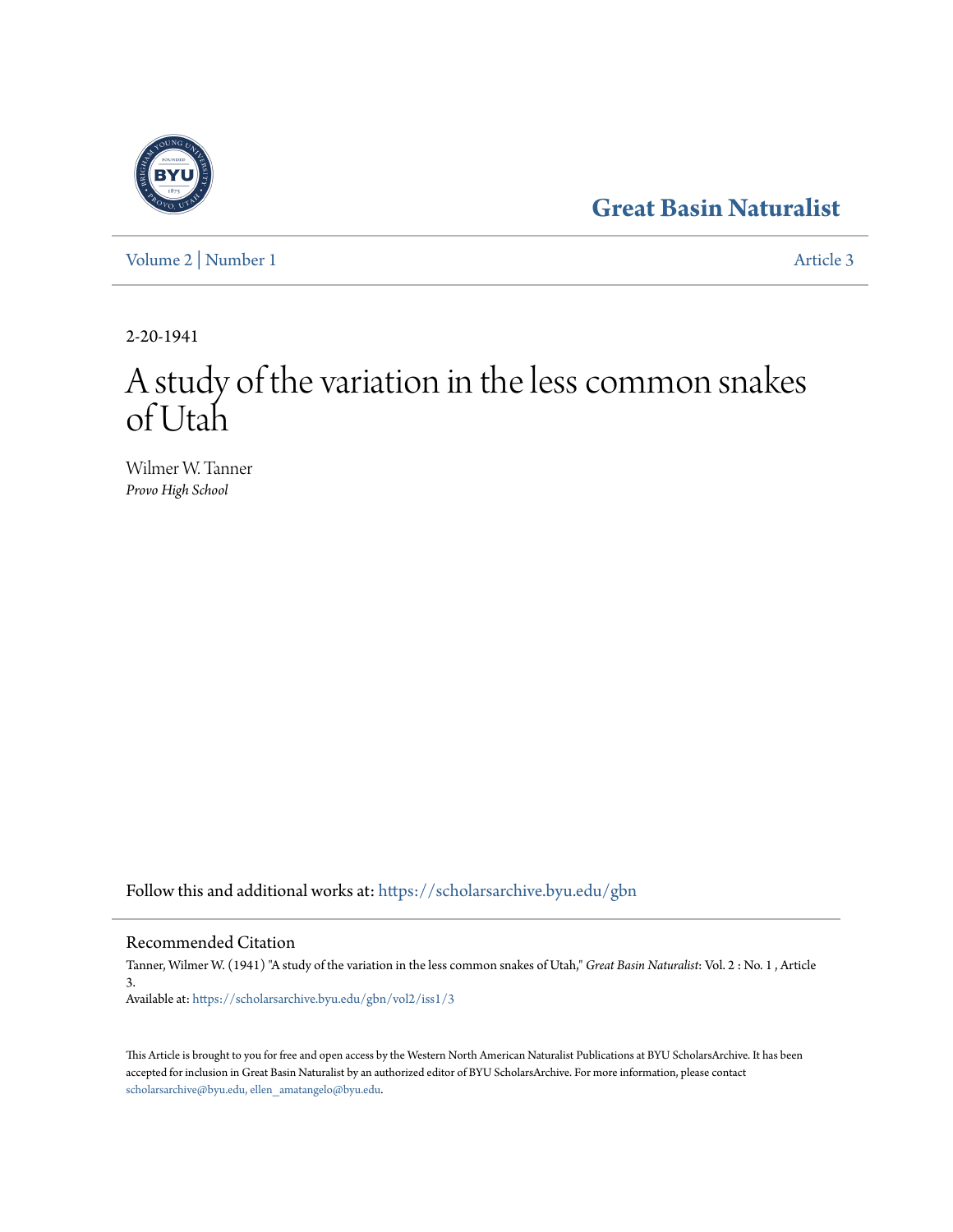## A STUDY OF THE VARIATION IN THE LESS COMMON SNAKES OF UTAH<sup>(1)</sup>

WILMER W. TANNER In charge of Biological Science Prove High School, Provo, Utah

#### INTRODUCTION

Among the snakes of Utah are <sup>a</sup> number of species which have been considered as being rare, and were until recent years represented in collections by only a few specimens. Of the 24 species of snakes listed for Utah, 12 species are represented by comparatively few speci mens. One species, Arizona elegans occidentalis, for example is represented by only two specimens, which were collected in the vicinity of St. George, Utah. Some of the other less common species have, however, been greatly added too during the last few years by careful collecting.

The large numbers of snakes that have been collected by the vari ous institutions and collectors, has made it possible to further study the distribution and morphological variations of certain species.

The materials used in this report came from the following sources: Brigham Young University, labeled B.Y.U. ; Zion Canyon National Park, labeled Z.C.N.P. and the University of Utah, labeled U. of U. <sup>I</sup> am also grateful to Mr. L. M. Klauber for information concerning one specimen of Lyre snake now in the University of California at Los Angeles. <sup>I</sup> am grateful to Mr. Russell K. Grater for the speci mens from Zion Canyon. Many of the notes have come from Dr. Vasco M. Tanner and Dr. D. E. Beck. For these and other courtesies <sup>1</sup> am grateful.

This study of the scale variation of the less common snakes of Utah is based upon specimens which have been collected within the past fifteen years.

<sup>(1)</sup> Contribution No. 89, Department of Zoology and Entomology, Brigliam Young University.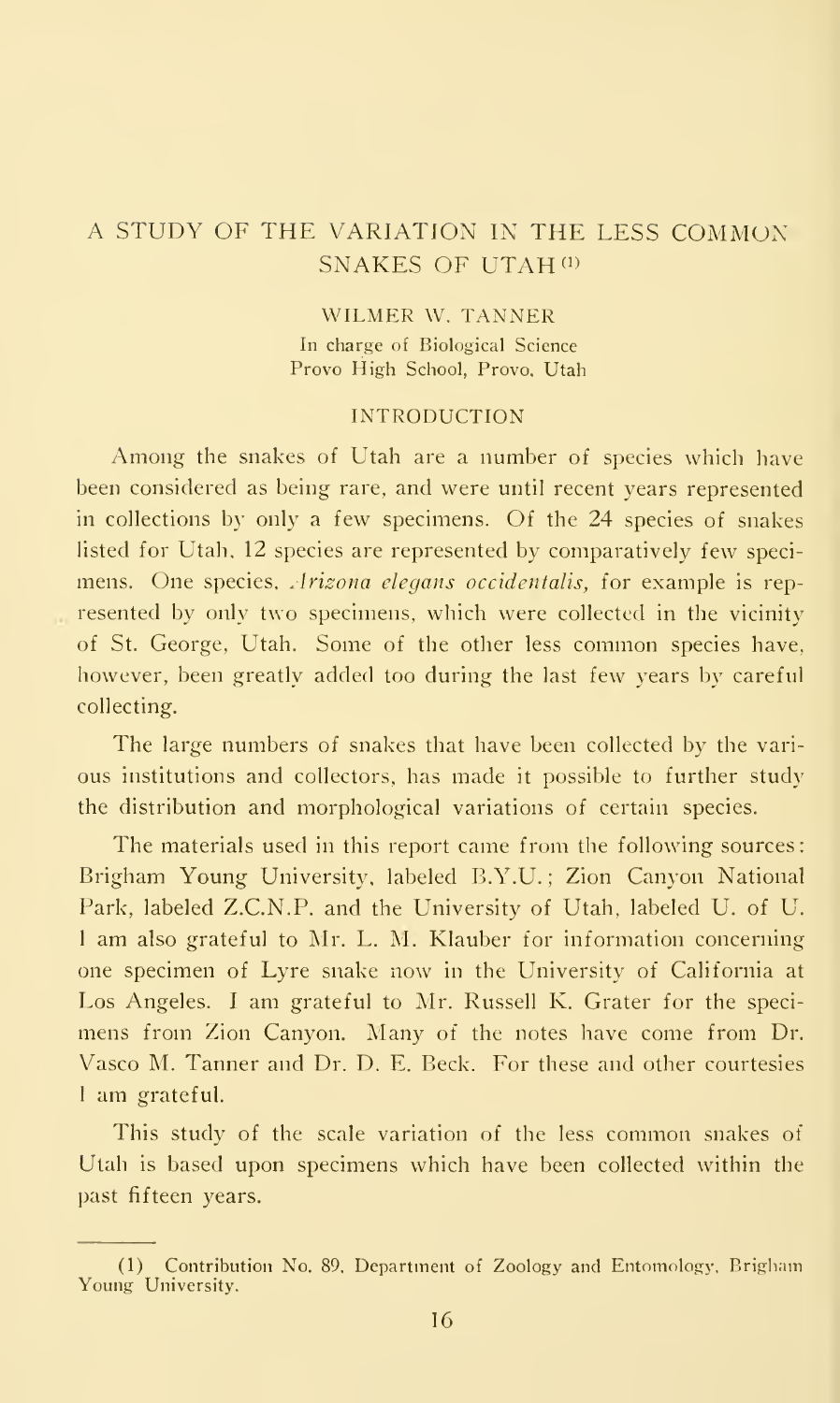Feb. 20, 1941

#### 17

#### DIADOPHIS REGALIS REGALIS (Baird & Girard)

MEASUREMENTS AND SCALE VARIATIONS

|              |             |                     |             |             |                         |                    | BYU USAC ZCNP ZCNP U of U U of U U of U U of U ZCNP |                     |         |
|--------------|-------------|---------------------|-------------|-------------|-------------------------|--------------------|-----------------------------------------------------|---------------------|---------|
| Number       | 2701        |                     | 75          | 69          | 2006                    | 1213               | 639                                                 | 804                 | 23      |
| <b>Sex</b>   | $\mathbf F$ | F                   | $\mathbf F$ | $\mathbf F$ | $\rm M$                 | M                  | $\mathbf{M}$                                        | $\mathbf{M}$        |         |
| Scale Row    |             | $17 - 15$ $17 - 15$ | $17 - 15$   |             | $17-15$ $17-15$ $17-15$ |                    | $17 - 15$                                           | $17 - 15$ $17 - 15$ |         |
| Gastrosteges | 229         | 226                 | 229         | 223         | 208                     | 215                | 224                                                 | 223                 | 219     |
| Urosteges    | 71          | 64                  | 73          | 82          | 72                      | 73                 | $60 +$                                              | 81                  | 79      |
| Supralabials | $7 - 7$     | $7 - 7$             | $7 - 7$     | $7 - 7$     | $7 - 7$                 | $7 - 7$            | $7 - 7$                                             | $7 - 7$             | $7 - 7$ |
| Infralabials | $8 - 8$     | $7 - 8$             | $8 - 8$     | $8 - 8$     | $8 - 8$                 | $8 - 8$            | $8 - 8$                                             | $8 - 8$             | $8 - 8$ |
| Preoculars   | $2 - 2$     | $2 - 2$             | $2 - 2$     | $2 - 2$     | $2 - 2$                 | $2 - 2$            | $2 - 2$                                             | $2 - 2$             | $2 - 2$ |
| Postoculars  | $2 - 2$     | $2 - 2$             | $2 - 2$     | $2 - 2$     | $2 - 2$                 | $2 - 2$            | $2 - 2$                                             | $2 - 2$             | $2 - 2$ |
| Loreals      | $1 - 1$     | $1 - 1$             | $1 - 1$     | $1 - 1$     | $1 - 1$                 | $1 - 1$            | $1 - 1$                                             | $1 - 1$             | $1 - 1$ |
| Temporals    | $1 - 2$     | $1 - 1$             | $1 - 1$     | $1 - 1$     | $1 - 1$<br>$1 - 2$      | $1 - 1$<br>$1 - 2$ | $1 - 2$<br>$1 - 1$                                  | $1 - 2$             | $1 - 2$ |
| Total Length | 201         | 526                 | 726         | 306         | 448                     | 360                | 638                                                 | 380                 | 510     |
| Tail Length  | 34          | 90                  | 124         | 62          | 84                      | 86                 | 10 <sup>4</sup>                                     | 110                 | 107     |
| Ratio        | .169        | .171                | .171        | .202        | .193                    | .239               | P                                                   | .289                | .21()   |

PUBLISHED RECORDS: Zion National Park (Tanner 1927 p. 26) (A. M. Woodbury 1931 p. 69) (Presnall 1937 p. 232) (W. W. Tanner 1940 p. 141); Springdale (A. M. Woodbury 1931 p. 69); Pine Valley (Hardy 1939 p. 83); Circleville (W. W. Tanner 1940 p. 141); Deep Creek Mts. (Knowlton & Thomas 1935 p. 264) (W. W. Tanner 1940) p. 141) Utah; and Preston, Idaho (W. W. Tanner 1940 p. 141).

NEW RECORDS: Pole Canyon near Cedar Fort, Ut. Co., U. of U. No. 2006 (H. W. Setzer & D. M. Woodbury, Colls.). Birch Creek Canyon, Juab Co., U. of U. No. 1213 (S. Flowers, Coll.).

REMARKS: At the present writing I am aware of 15 specimens of this species from the Utah area, with a great percentage of them coming from Washington County. From the distribution records now available it becomes quite evident that this snake should be found throughout Utah, wherever a suitable habitat can be found. Records would indicate that this species inhabits the Oak, Juniper, Pinyon-Pine Belts of our foot hills, 5000 ft., and up to the Aspen-Fir Belt at an elevation of 7000 ft. In Southern Utah it has been taken as low as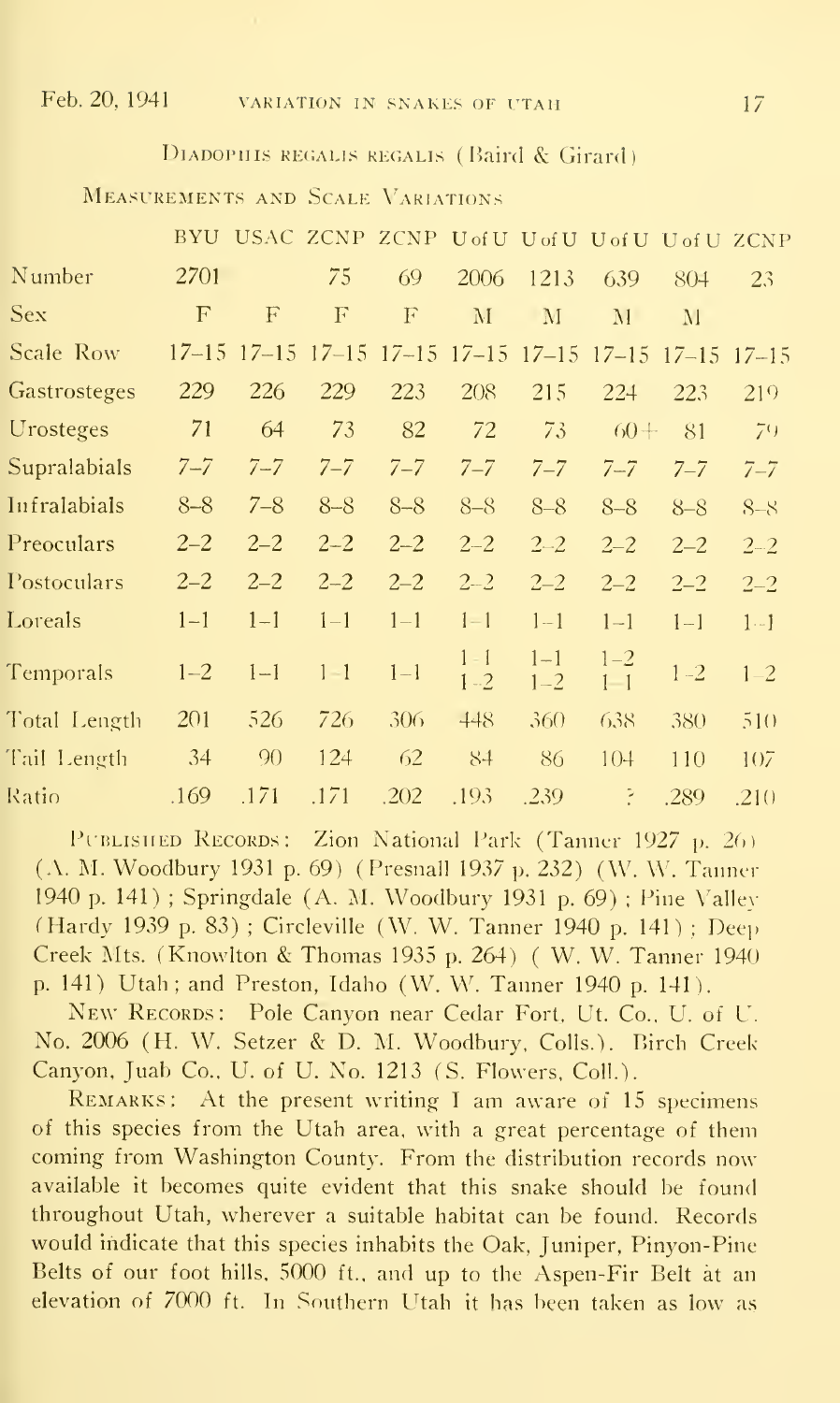4045 ft. Because of its secretive habits few specimens are seen or collected. Dr. D. E. Beck collected a specimen from under a pine log at the camp ground in Pine Valley, Washington County. Ross Hardy collecting in the same area found four specimens under rocks in the Oak brush. Mr. M. V. Walker collected a specimen in Oak Creek, Zion National Park during the afternoon. The snake was feeding on a small *Pituophis c. deserticola*. From the information available it appears that this species spends much of its time in secluded places. More collecting may provide an answer to the limits of distribution of this species. Dr. 11. J. Pack listed <sup>a</sup> specimen for St. George, Washington County, Utah.

The general belief that this species is oviparous can now be confirmed. A large specimen from Zion Canyon National Park No. 75 contained <sup>5</sup> eggs, which averaged 19.24 mm. long and 7.2 mm. wide. The two largest eggs were located in the posterior portion of the body and measured in length 24.5 and 26.3 mm. respectively. The smallest measured 13.5 mm. and was the anterior egg. The two middle eggs were intermediate in size measuring 16 mm. each. In none of the eggs was there any indication of a developing embryo. The fact that this specimen was collected in May and contained two apparently fully developed eggs would lead us to believe that some of the eggs are deposited in late spring or early summer.

The size of the above specimen is also noteworthy, it measured 726 mm. long and has <sup>a</sup> head width of 9.8 mm. and <sup>a</sup> body circumference at the middle of 36 mm. This <sup>1</sup> believe is the largest speci men of this species reported for Utah.

#### SALVADORA GRAHAMIAE HEXALEPIS (Cope)

|                   | B.Y.U.         | B.Y.U.         | B.Y.U.         | Z.C.N.P.       |
|-------------------|----------------|----------------|----------------|----------------|
| Number            | 214            | 1097           | 2880           | 24             |
| <b>Sex</b>        | F              | F              | $\mathbf F$    | $_{\rm F}$     |
| <b>Scale Rows</b> | $19 - 17 - 13$ | $17 - 17 - 13$ | $19 - 17 - 13$ | $19 - 17 - 13$ |
| Gastrosteges      | 198            | 200            | 191            | 198            |
| Urosteges         | 81             | 80             | 66             | 81             |
| Supralabials      | $9 - 9$        | $9 - 9$        | $9 - 9$        | $9 - 9$        |
| Infralabials      | $10 - 10$      | $10 - 10$      | $10 - 10$      | $10 - 10$      |

MEASUREMENTS AND SCALE VARIATIONS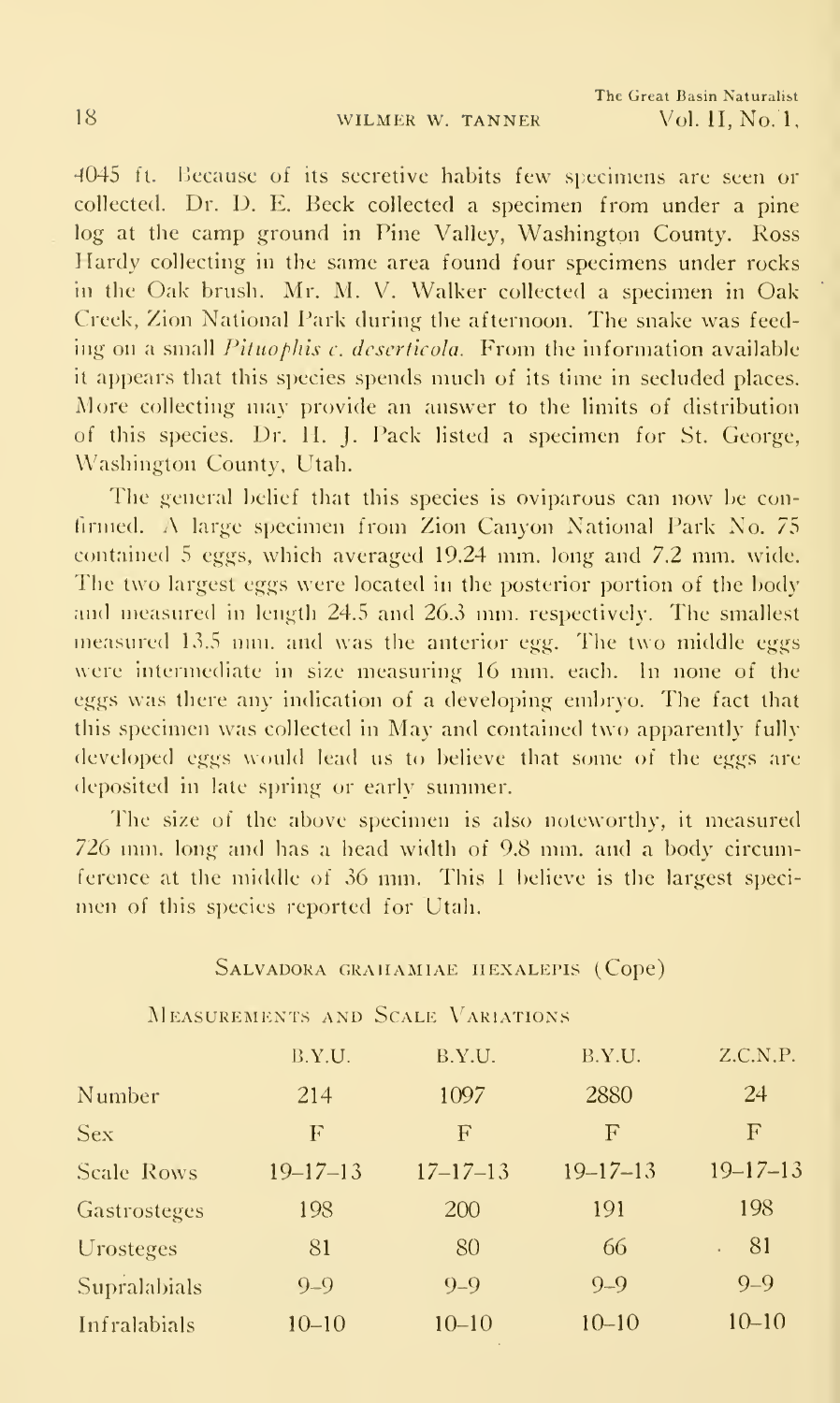| Feb. 20, 1941 | VARIATION IN SNAKES OF UTAH |             |             |             |
|---------------|-----------------------------|-------------|-------------|-------------|
| Preoculars    | $3 - 3$                     | $3 - 3$     | $3 - 3$     | $2 - 2$     |
| Postoculars   | $2 - 3$                     | $2 - 3$     | $2 - 2$     | $2 - 2$     |
| Loreal        | $2 - 2$                     | $2 - 2$     | $2 - 2$     | $2 - 2$     |
| Temporals     | $2 - 3$                     | $2 - 1 - 3$ | $2 - 3 - 3$ | $2 - 2 - 3$ |
| Total length  | 693                         | 528         | 650         | $737*$      |
| Tail length   | 158                         | 119         | broken      | 169         |

\*This specimen was reported by the writer in the Great Basin Naturalist, Vol. I, No. 3-4, p. 142, 1940, to be 705 mm. long; this was a misprint and is now corrected.

PUBLISHED RECORDS: St. George (Pack 1930 p. 6) (Tanner 1935 p. 268) Woodbury 1931 p. 82); Cottonwood Canyon (Van Denburgh 1922 p. 691); Four miles Northwest of Santa Clara (Hardy 1939 p. 83); Zion Canyon National Park (W. W. Tanner 1940 p. 142).

REMARKS: The scale formulas and measurements are well within the limits set up by C. M. Bogert, in his report, "A Study of the Genus Salvadora." The color pattern suggests that the Utah specimens may vary slightly, or be allied to those specimens of the Grand Canyon area. Four specimens before me all have dark brown bars, extending from the ventrals dorsally. In two specimens the bars invade the dorsal stripe. In one specimen  $(B.Y.U. No. 214)$  some of the bars become continuous across the back, others so constrict the dorsal stripe as to leave only one or a fraction of a scale light colored. While this extreme does not carry into all the Utah specimens, they are all distinctly bared.

The habits and habitats of this species are not known to the writer. Specimens have been taken while burrowing in the sand, (Pack 1930); under rocks along the creek (Hardy 1939) and on a lawn which is surrounded by sand and boulders and desert plants, (Zion Canyon, W. W. Tanner 1940). Dr. D. E. Beck collected a specimen northeast of Santa Clara on the rocky hillside. Mr. Bogert indicates that their food consists mostly of lizards, however, other forms such as small mammals, snakes, etc. may form a part of their diet.

#### LAMPROPELTIS PYROMELANA (Cope)

#### **MEASUREMENTS AND SCALE VARIATIONS**

|        |                |         |     | $B.Y.U.$ $B.Y.U.$ $B.Y.U.$ $U.$ of $U.$ $U.$ of $U.$ |         |
|--------|----------------|---------|-----|------------------------------------------------------|---------|
| Number | $-304$         | 322     | 634 | 825                                                  | - 940 - |
| Sex:   | $\sim$ $\rm M$ | $M = 1$ |     | $- F$                                                | $-M$    |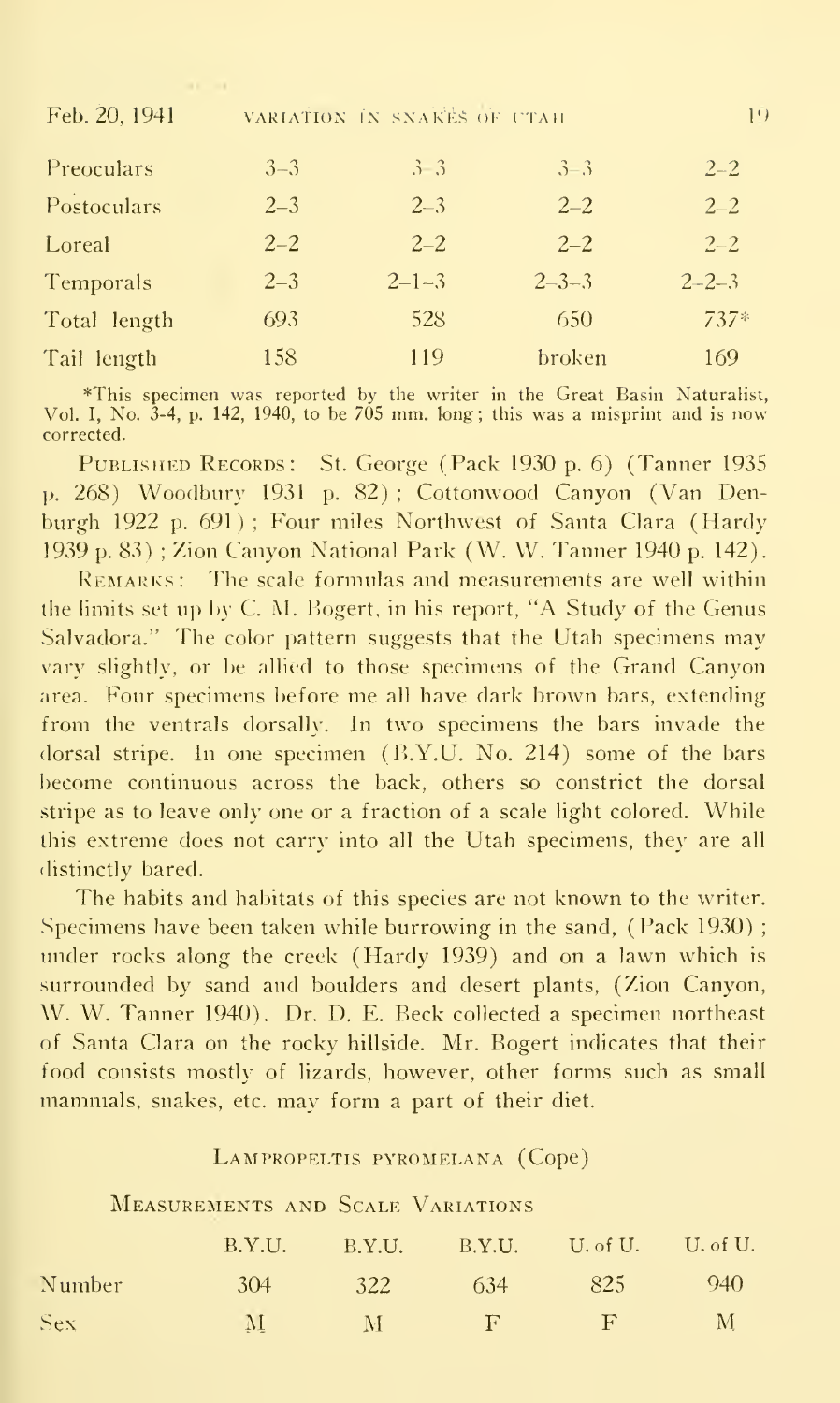WILMER W. TANNER

The Great Basin Naturalist Vol. II, No. 1.

| Scale Rows       | $23 - 23 - 19$     | $23 - 23 - 19$     | $23 - 23 - 17$     | $23 - 23 - 17$     | $23 - 23 - 19$     |
|------------------|--------------------|--------------------|--------------------|--------------------|--------------------|
| Gastrosteges     | 222                | 222                | 226                | 223                | 225                |
| Urosteges        | 76                 | 50                 | 75                 | 71                 | 79                 |
| Supralabials     | $7 - 7$            | $7 - 7$            | $7 - 7$            | $7 - 7$            | $7 - 7$            |
| Infralabials     | $9 - 9$            | $9 - 9$            | $8 - 8$            | $9 - 9$            | $9 - 9$            |
| Preoculars       | $1 - 1$            | $1 - 1$            | $1 - 1$            | $1 - 1$            | $1 - 1$            |
| Postoculars      | $2 - 2$            | $2 - 2$            | $2 - 2$            | $2 - 2$            | $2 - 2$            |
| Loreal           | $1 - 1$            | $1 - 1$            | $1 - 1$            | $1 - 2$            | $1 - 1$            |
| Temporals        | $3 - 3$<br>$2 - 3$ | $2 - 3$<br>$2 - 3$ | $2 - 3$<br>$3 - 4$ | $2 - 3$<br>$2 - 3$ | $2 - 3$<br>$3 - 4$ |
| Total length     | 857                | 905                | 282                | 552                | 805                |
| Tail length      | 156                | $121*$             | 47                 | 100                | 148                |
| White rings body | 38                 | 38                 | 44                 |                    |                    |
| White rings tail | 12                 | 74                 | 12                 |                    |                    |

\*Tip of tail missing.

PUBLISHED RECORDS: Granger, Salt Lake Co., Beaver Canyon, Beaver Co., (Van Denburgh 1922 p. 747) (Pack 1930 p. 14) (Woodbury 1931 p. 91); New Harmony, Washington Co., (Tanner 1928 p. 49) (Woodbury 1931 p. 91); and Kolob Mountains (Woodbury 1931 p 91).

NEW RECORDS: Wallsburg, Wasatch Co., Brigham Young University No. 322; Pine Valley, Washington Co., University of Utah Nos. 825 and 940; and Santa Clara, Washington County, Utah. The specimen listed for Santa Clara was undoubtedly collected at a higher elevation, and brought into Santa Clara. It was later given to Dr. D. E. Beck.

REMARKS: With the exception of the Granger record it appears that this species lives in or very near the mountains. It is interesting to note its occurrence in the Wasatch Mountains, as well as the high plateaus from the Pine Valley Mountains north.

The writer is aware of no information on the habits of this snake.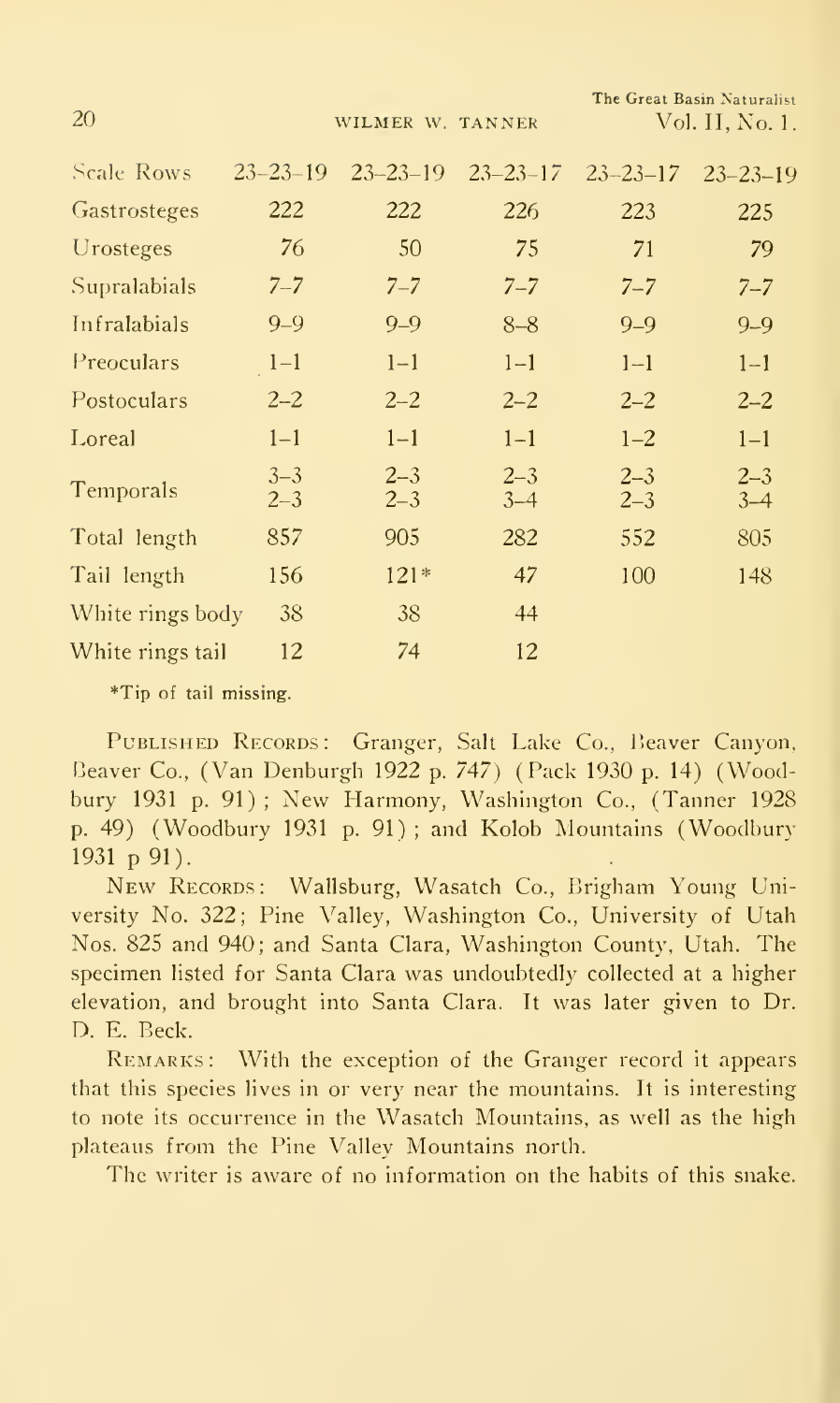| ļ                                                                                                                                                                                                                                    |
|--------------------------------------------------------------------------------------------------------------------------------------------------------------------------------------------------------------------------------------|
| j                                                                                                                                                                                                                                    |
| I                                                                                                                                                                                                                                    |
|                                                                                                                                                                                                                                      |
| ׇ֚֡֕                                                                                                                                                                                                                                 |
| l<br>I                                                                                                                                                                                                                               |
|                                                                                                                                                                                                                                      |
| è                                                                                                                                                                                                                                    |
|                                                                                                                                                                                                                                      |
|                                                                                                                                                                                                                                      |
|                                                                                                                                                                                                                                      |
|                                                                                                                                                                                                                                      |
| :<br>l                                                                                                                                                                                                                               |
|                                                                                                                                                                                                                                      |
| ֖֦֢ׅׅׅ֧֧֚֚֚֚֚֚֚֚֚֚֚֚֚֚֚֚֚֬֡֡֡֓֡֡֓֡֡֡֝֬֝֓                                                                                                                                                                                             |
|                                                                                                                                                                                                                                      |
|                                                                                                                                                                                                                                      |
|                                                                                                                                                                                                                                      |
|                                                                                                                                                                                                                                      |
| $\frac{1}{\epsilon}$<br>֚֚֡                                                                                                                                                                                                          |
| ì                                                                                                                                                                                                                                    |
|                                                                                                                                                                                                                                      |
| 1. 1. 1. 1. 1. 1.                                                                                                                                                                                                                    |
|                                                                                                                                                                                                                                      |
| ֚֡֡֡֡֡֡֡                                                                                                                                                                                                                             |
| ì                                                                                                                                                                                                                                    |
| <b>Control</b>                                                                                                                                                                                                                       |
|                                                                                                                                                                                                                                      |
|                                                                                                                                                                                                                                      |
|                                                                                                                                                                                                                                      |
| l                                                                                                                                                                                                                                    |
| í                                                                                                                                                                                                                                    |
|                                                                                                                                                                                                                                      |
| ֧֖֖֧֧ׅ֧֧֧֧֧֧֧֧֧֧֧֧֛֧֦֧֧֧֧֧֛֧֦֧֛֛֛֪֛֚֚֚֚֚֚֚֚֚֚֚֚֚֚֚֚֚֚֚֚֚֚֚֝֓֬֝֓֝֬֓֓֝֓֝֬֝֬֝֬֝֬֝֬֝֬֝֬֬֝֬֝֬<br>Î                                                                                                                                        |
| $\mathcal{L}^{\text{max}}_{\text{max}}$ and $\mathcal{L}^{\text{max}}_{\text{max}}$ and $\mathcal{L}^{\text{max}}_{\text{max}}$<br>ī                                                                                                 |
|                                                                                                                                                                                                                                      |
|                                                                                                                                                                                                                                      |
|                                                                                                                                                                                                                                      |
|                                                                                                                                                                                                                                      |
|                                                                                                                                                                                                                                      |
|                                                                                                                                                                                                                                      |
| i                                                                                                                                                                                                                                    |
| ֕                                                                                                                                                                                                                                    |
| ֚֬֕                                                                                                                                                                                                                                  |
|                                                                                                                                                                                                                                      |
|                                                                                                                                                                                                                                      |
| í                                                                                                                                                                                                                                    |
| ׇ֚֡֕                                                                                                                                                                                                                                 |
| <b>Contract of the Contract of the Contract of the Contract of the Contract of the Contract of the Contract of the Contract of the Contract of the Contract of the Contract of the Contract of the Contract of the Contract of t</b> |
|                                                                                                                                                                                                                                      |
|                                                                                                                                                                                                                                      |
|                                                                                                                                                                                                                                      |
|                                                                                                                                                                                                                                      |
|                                                                                                                                                                                                                                      |
|                                                                                                                                                                                                                                      |
|                                                                                                                                                                                                                                      |
|                                                                                                                                                                                                                                      |
|                                                                                                                                                                                                                                      |
|                                                                                                                                                                                                                                      |

MEASUREMENTS AND SCALE VARIATIONS

|                     |                     | B.Y.U.           | B.Y.U.                   | B.Y.U.                    | B.Y.U.          | B.Y.U.          | B.Y.U.            | B.Y.U.              | B.Y.U.         | B.Y.U.          | B.Y.U.          | B.Y.U.         | B.Y.U.             |
|---------------------|---------------------|------------------|--------------------------|---------------------------|-----------------|-----------------|-------------------|---------------------|----------------|-----------------|-----------------|----------------|--------------------|
| <b>Number</b>       | B.Y.U.<br>2756<br>F | 398              | 1505                     | 333                       | 337             | 336             | 163               | 2923                | 2929           | 2718            | 520             | 334            | 389                |
| $S_{\mathcal{O}}$   |                     | $\vdash$         | $\Gamma$                 | $\mathbf{r}$              | $\mathbb{R}$    | $\mathbf{r}$    | $\mathbf{r}$      | $\frac{1}{2}$       | $\mathbf{F}$   | $\Xi$           | $\mathbf{L}$    | $\boxtimes$    | $\overline{\rm M}$ |
| Scale Rows 23-23-19 |                     | $22 - 25 - 19$ . | $22 - 23 - 19$           | $21 - 21 - 19$            | $21 - 21 - 17$  | $21 - 21 - 17$  | $21 - 21 - 17$    | $(21-21-19)$        | $21 - 23 - 19$ | $21 - 21 - 19$  | $21 - 21 - 18$  | $21 - 21 - 17$ | 22-23-19           |
| Gastrosteges        | 183                 | 183              | 186                      | 188                       | 183             | 183             |                   |                     | 186            | 186             | 185             | 188            | 184                |
| Urosteges           | $\mathfrak{D}$      | 40               | 43                       | $\ddot{z}$                | 46              | 48              | $179$<br>40       | $\frac{182}{18}$ a. | $\downarrow$   | $\angle t$      | 48              | $\overline{5}$ | 47                 |
| Supralabials        |                     | $7 - 7$<br>8-8   | $7-7$                    | $7-7$                     | $7 - 7$<br>8-8  | $7 - 7$<br>8-8  | $7 - 7$<br>8-8    |                     |                | $\angle$        | $7-7$           | $\angle$       |                    |
| Infralabials        | $8-8$               |                  | $8-8$                    | $8-8$                     |                 |                 |                   | $rac{8-8}{2-2}$     | $7 - 7$        | $8-8$           | $9 - 9$         | $8-8$          | $8 - 8$            |
| Oculars             | $1-2$               | $\Box$           | $1-2$                    | $1-2$                     | $1-2$           | $1 - 2$         | $1-2$             | $1-2$               | $1-2$          | $1 - 2$         | $1 - 3$         | $1-2$          | $1-2$              |
| <b>Temporals</b>    | $2 - 3$             | $2 - 3$          | $2 - 3$                  | $2-3$                     | $2 - 3$         | $2-3$           | $\frac{2-2}{2-3}$ | $2 - 3$             | $2 - 3$        | $2 - 3$         | $2 - 3$         | $2 - 2$        | $2 - 3$            |
| Total length        |                     | 258              | 205                      | 497                       | 200             | 202             | 222               | 555                 | 533            | 587             | 337             | 534            | 556                |
| Tail length         |                     | 35               | 29                       | $\widetilde{\mathcal{L}}$ | 32              | $\overline{31}$ | 31                | 61?                 | $\sqrt{6}$     | 88              | $\overline{6}$  | $86\,$         | $\rm 80$           |
| Rings body          | $\frac{262}{3380}$  | $\overline{z}$   | $\infty$                 | $\mathfrak{Z}$            | 34              | $\infty$        | $\tilde{z}$       | 25                  | 29             | 34              | 30 <sub>o</sub> | 23             | 31                 |
| Rings tail          |                     | $\infty$         | $\overline{\phantom{0}}$ | $\circ$                   | $\overline{10}$ | $\infty$        | $\triangledown$   | $\frac{a}{4}$       | $\overline{C}$ | $\overline{10}$ | $\infty$        | $\infty$       | $\overline{10}$    |
|                     |                     |                  |                          |                           |                 |                 |                   |                     |                |                 |                 |                |                    |

\*Loreals 1-1 and anal undivided in all specimens studied.

Feb. 20, 1941

 $\overline{21}$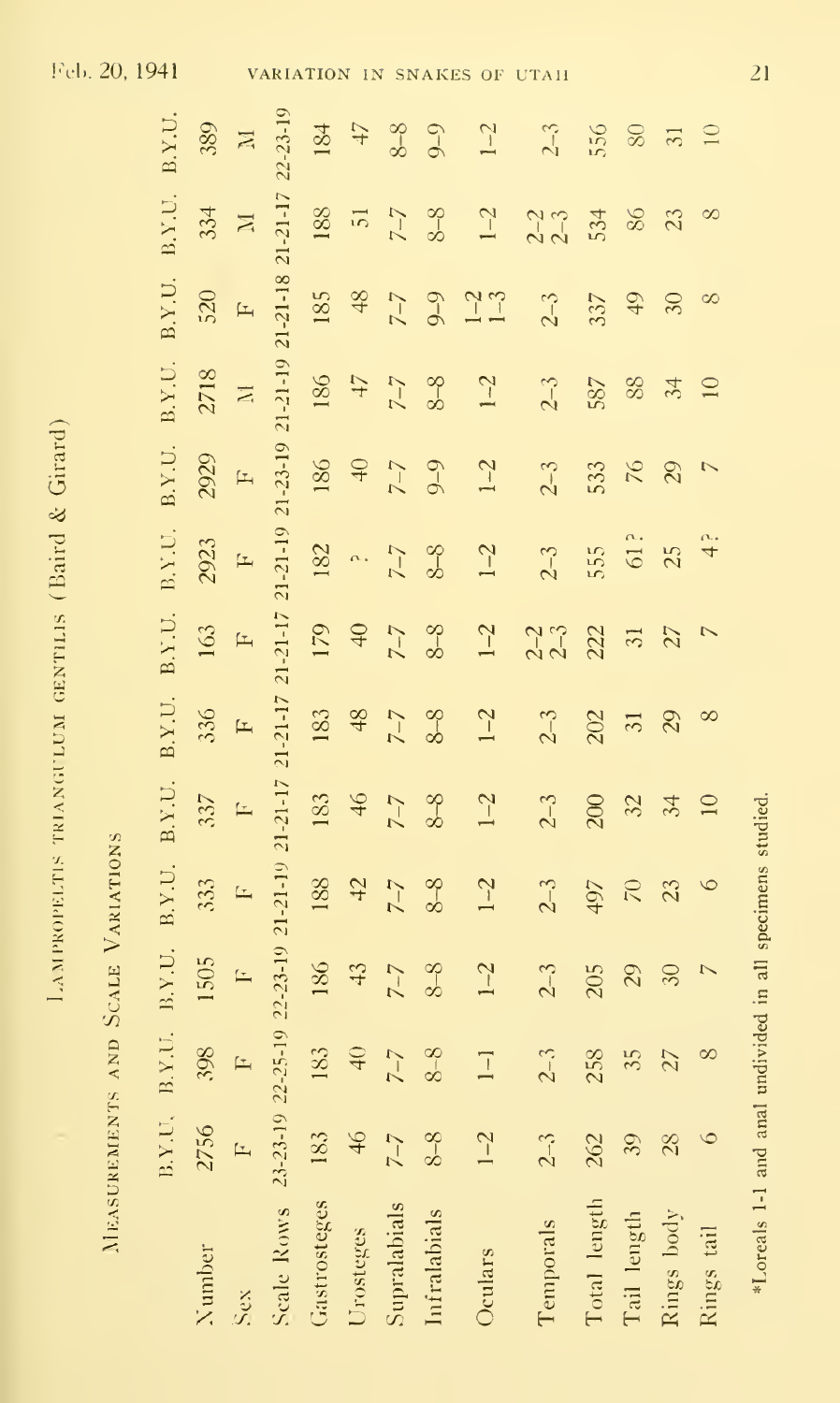PUBLISHED RECORDS: Cedar City Canyon (Van Denburgh 1922 p. 745) (Pack 1930 p. 14); Provo (Van Denburgh 1922 p. 745) (Tanner 1928 p. 27) (Pack 1930 p. 14) ; Salt Lake, Tooele Valley, Moroni, Bountiful, and Vernal (A. M. Woodbury 1931 p. 93) ; 8 miles South of Price (Hardy 1939) ; Alpine, Lehi, and Mt. Pleasant (W. W. Tanner 1940 p. 143).

New RECORDS: Hobble Creek Canyon, 3 miles East of Thistle, Cedar Valley and Spanish Fork, Utah County; Neola, Duchesne County; Pine Valley, Washington County; Fillmore. Millard County; Helper, Carbon County, Utah.

REMARKS: A number of Lampropeltis t. gentilis captured in Utah County have been observed in the laboratory for several weeks at a time, but as yet feeding has not been observed. Two specimens B.Y.U. No. 2718 collected at Lehi by Harold Hutchings April 30, 1939, and No. 2924, collected in Hobble Creek Canyon by C.C.C. boys, Aug. 1940, contained adult lizards, Sceloporus g. graciosus.

The color pattern of this species is quite variable, ranging from a predominance of red to a predominance of black. Specimen B.Y.U. No. 520, collected in Hobble Creek Canyon 1937, has 33 complete red bands ranging from 2-6 scales in width at the dorsal. In this speci men the black bands, anterior to the tail, do not contact each other, either ventrally or dorsally. A second specimen B.Y.U. No. <sup>2756</sup> col lected in Alpine, 1939, has only 5 complete red bands and these are only 1-2 scales wide at the dorsal. The black bands are all in contact on the ventral. The white band-—and <sup>I</sup>have seen no Utah specimens with <sup>a</sup> yellow band as suggested by other writers—averaged <sup>2</sup> scales wide. The head is black with flecks of red or white or both on the frontal, prefrontals and internasals. In some specimens, B.Y.U. No. 2924 for example, the entire head is flecked with red and white. The labials are often white margined with black, and the first white ring usually, but not always, involves the tips of the parietals.

The distribution of this species appears to be state wide, although much collecting must be done to varify this belief.

Several specimens of this snake have been collected during its hi bernation and it seems noteworthy to report them at this time. One specimen collected in Cedar Valley Dec. 10, 1940, was taken while digging holes for power line poles. The snake was found in sandy soil <sup>4</sup> feet from the surface. A second specimen was taken from <sup>a</sup> gravel pit near Helper, Utah, December 15, 1940, by Lester Winters, who gave the specimen to Mr. Horace Richards of Price Junior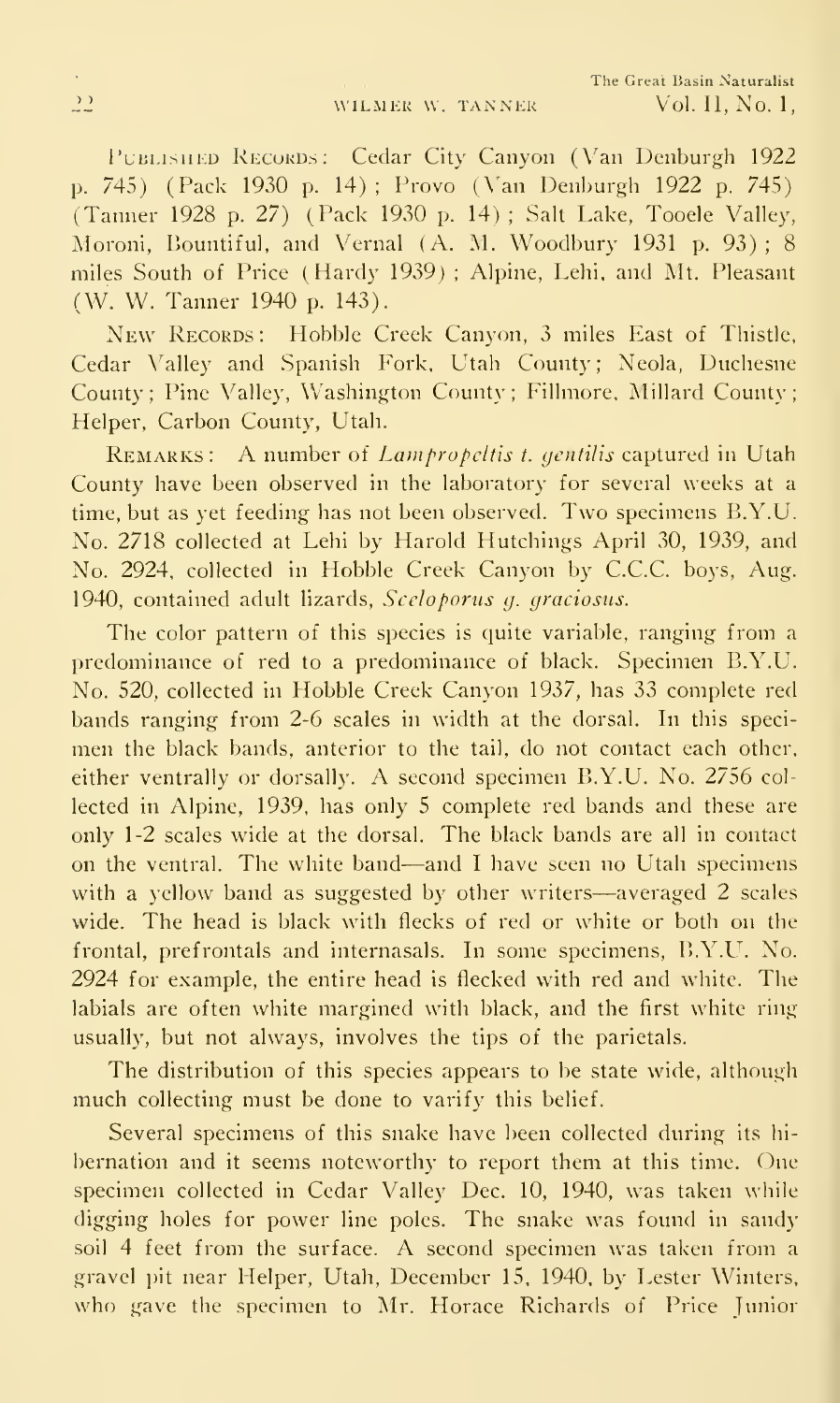College. Mr. Richards deposited the specimen in the Brigham Young University Collection. This specimen was 6 feet under ground. Another specimen was taken from a gravel pit near Mt. Pleasant, Utah.

#### RHINOCHEILUS LECONTEI Baird & Girard

#### Measurements and Scale Variations

|              | B.Y.U.             | B.Y.U.       | B.Y.U.   |         | B.Y.U. U. of U. B.Y.U. Average                        |              |       |
|--------------|--------------------|--------------|----------|---------|-------------------------------------------------------|--------------|-------|
| Number       | 1322               | 2863         | 213      | 2931    | 2036                                                  | 1162         |       |
| <b>Sex</b>   | $\mathbf{M}$       | $\mathbf{M}$ | $\Gamma$ | F       | F                                                     | $\mathbf{F}$ |       |
| Scale Rows   |                    |              |          |         | 23-23-19 23-23-19 23-23-19 23-23-19 23-23-19 23-23-19 |              |       |
| Gastrosteges | 202                | 205          | 207      | 199     | 197                                                   | 197          | 201.6 |
| Urosteges    | 53                 | 53           | 50       | 46      | $+3$                                                  | 46           | 47    |
| Supralabials | $8 - 9$            | $8 - 8$      | $8 - 8$  | $8 - 8$ | $9 - 9$                                               | $8 - 8$      |       |
| Infralabials | $9 - 9$            | $8 - 8$      | $9 - 9$  | $8 - 8$ | $9 - 9$                                               | $8 - 8$      |       |
| Preoculars   | $1 - 1$            | $1-1$        | $1 - 1$  | $1 - 1$ | $1 - 1$                                               | $1 - 1$      |       |
| Postoculars  | $2 - 2$            | $2 - 2$      | $2 - 2$  | $2 - 2$ | $2 - 2$                                               | $2 - 2$      |       |
| Loreal       | $1 - 1$            | $1 - 1$      | $1 - 1$  | $1 - 1$ | $1 - 1$                                               | $1 - 1$      |       |
| Temporals    | $2 - 4$<br>$2 - 3$ | $2 - 3$      | $1 - 3$  | $2 - 3$ | $2 - 3$                                               | $2 - 3$      |       |
| Total length | 161                | 347          | 328      | 234     | 648                                                   | 278          |       |
| Tail length  | 94                 | 50           | 45       | 32      | 79                                                    | 36           |       |
| Spots body   | 30                 | 25           | 32       | 32      | 23                                                    | 31           | 27.8  |
| Spots tail   | 11                 | 10           | 11       | 10      | 11                                                    | 8            | 10.2  |

PUBLISHED RECORDS: St. George (Van Denburgh 1922 p. 776) (Tanner 1927 p. 57) (Pack 1930 p. 7) (Woodbury 1931 p. 94) (Tanner 1936 p. 269); Veyo (Hardy 1939), Washington County; White Valley, Millard County, (W. W. Tanner 1940 p. 143).

NEW RECORD: Fillmore, Millard County, Utah. Summer 1940.

REMARKS: Before the distribution of this species can be determined considerable more collecting must be done in western Utah and eastern Nevada. The published records suggest that its distribution extends from southern Utah to southern Idaho.

Almost nothing is known regarding the habits of these snakes. Specimens have been taken in the evening as they were moving from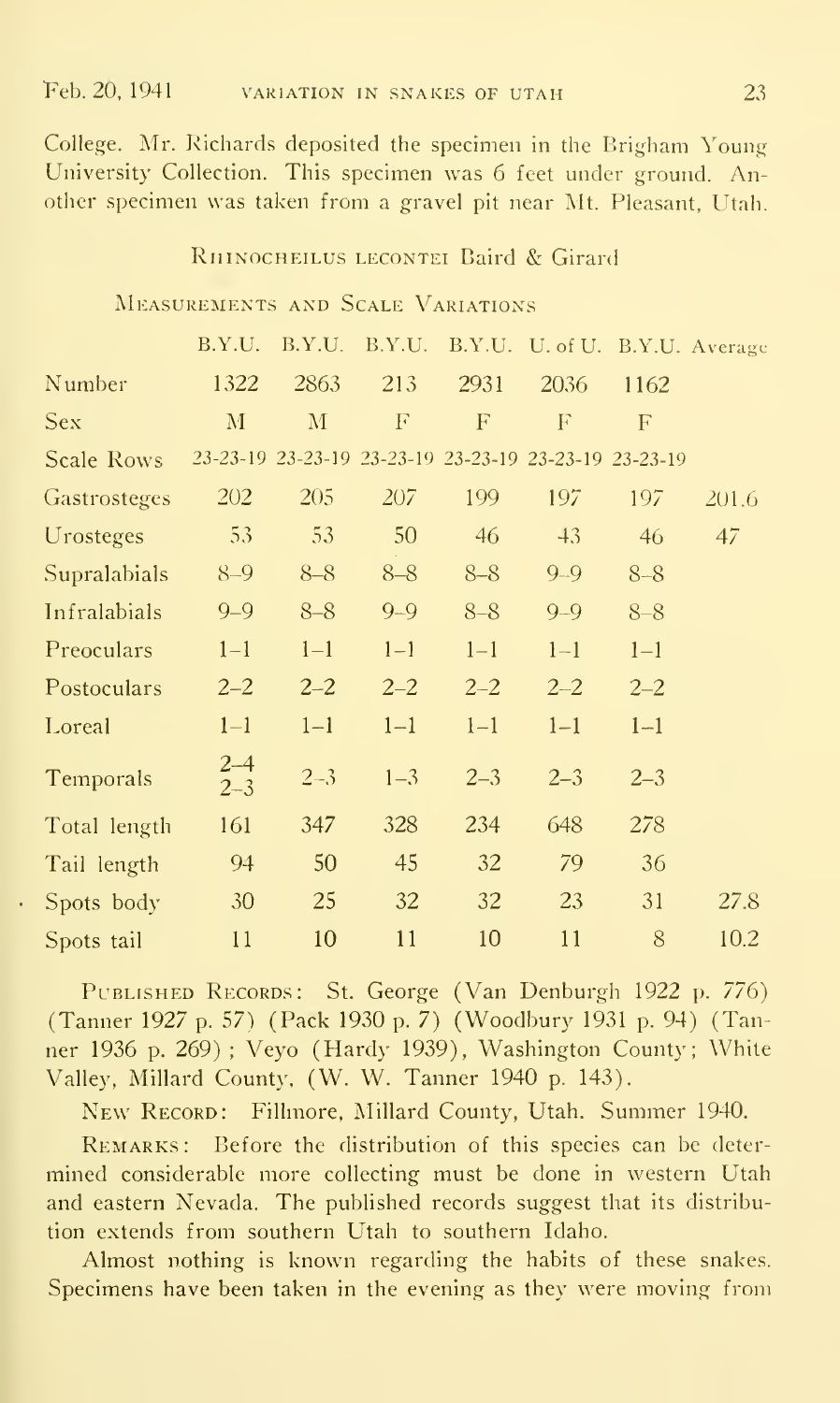24 WILMER W. TANNER

one desert shrub to another. One specimen at St. George was taken in a cemetery by the sexton while digging a grave.

The numbers of undivided caudal plates varies greatly in the Utah specimens, six specimens range from 14 to 47 undivided plates Two California specimens varied from <sup>14</sup> to 51.

#### THAMNOPHIS EQUES (Reuss)

MEASUREMENTS AND SCALE VARIATIONS.

|                     | B.Y.U.             | B.Y.U.    |              | B.Y.U. B.Y.U.                                                  | B.Y.U.    | B.Y.U.       | B.Y.U.             |  |
|---------------------|--------------------|-----------|--------------|----------------------------------------------------------------|-----------|--------------|--------------------|--|
| Number              | 211                | 1093      | 1095         | 259                                                            | 1176      | 1094         | 212                |  |
| Sex                 | F                  | F         | $\mathbf{F}$ | F                                                              | F         | $\mathbf{M}$ | $\mathbf{M}$       |  |
| <b>Scale Rows</b>   |                    |           |              | 19-19-17 19-19-17 19-19-17 19-19-17 19-19-17 19-19-17 19-19-17 |           |              |                    |  |
| <b>Gastrosteges</b> | 170                | 171       | 167          | 172                                                            | 171       | 174          | 171                |  |
| Urosteges           | 75                 | 75        | 70           | 78                                                             | 74        | 86           | 81                 |  |
| Supralabials        | $8 - 8$            | $8 - 8$   | $8 - 8$      | $7 - 8$                                                        | $8 - 8$   | $8 - 8$      | $8 - 8$            |  |
| Infralabials        | $10 - 10$          | $10 - 10$ | $10 - 10$    | $10 - 10$                                                      | $10 - 10$ | $10 - 10$    | $10 - 10$          |  |
| Preoculars          | $1 - 1$            | $1 - 1$   | $1 - 1$      | $1 - 1$                                                        | $1 - 1$   | $1 - 1$      | $1 - 1$            |  |
| Postoculars         | $3 - 3$            | $3 - 3$   | $3 - 3$      | $3 - 3$                                                        | $3 - 3$   | $3 - 4$      | $3 - 4$            |  |
| Loreal              | $1 - 1$            | $1 - 1$   | $1 - 1$      | $1 - 1$                                                        | $1 - 1$   | $1 - 1$      | $1 - 1$            |  |
| <b>Temporals</b>    | $1 - 2$<br>$1 - 3$ | $1 - 2$   | $1 - 2$      | $1 - 2$                                                        | $1 - 2$   | $1 - 2$      | $1 - 2$<br>$1 - 3$ |  |
| Total length        | 719                | 504       | 555          | 764                                                            | 525       | 470          | 429                |  |
| Tail length         | 165                | 111       | 123          | 174                                                            | 116       | 113          | 104                |  |
|                     |                    |           |              |                                                                |           |              |                    |  |

PUBLISHED RECORDS: Moab, Grand Co., and Bluff, San Juan Co.. Utah (Tanner 1928 p. 270) (Woodbury 1931 p. 100).

REMARKS: Apparently the only observations on the habitats of these snakes have been made by Dr. A. G. Ruthven and Dr. V. M. Tanner. Both suggest their habitats to be in the immediate vicinity of streams. Dr. Ruthven indicates that their food consists of "frogs and tadpoles which abound in this habitat."

The range of this species in Utah is rather indefinite. It has been taken from only two localities in the Colorado River area of southern Utah.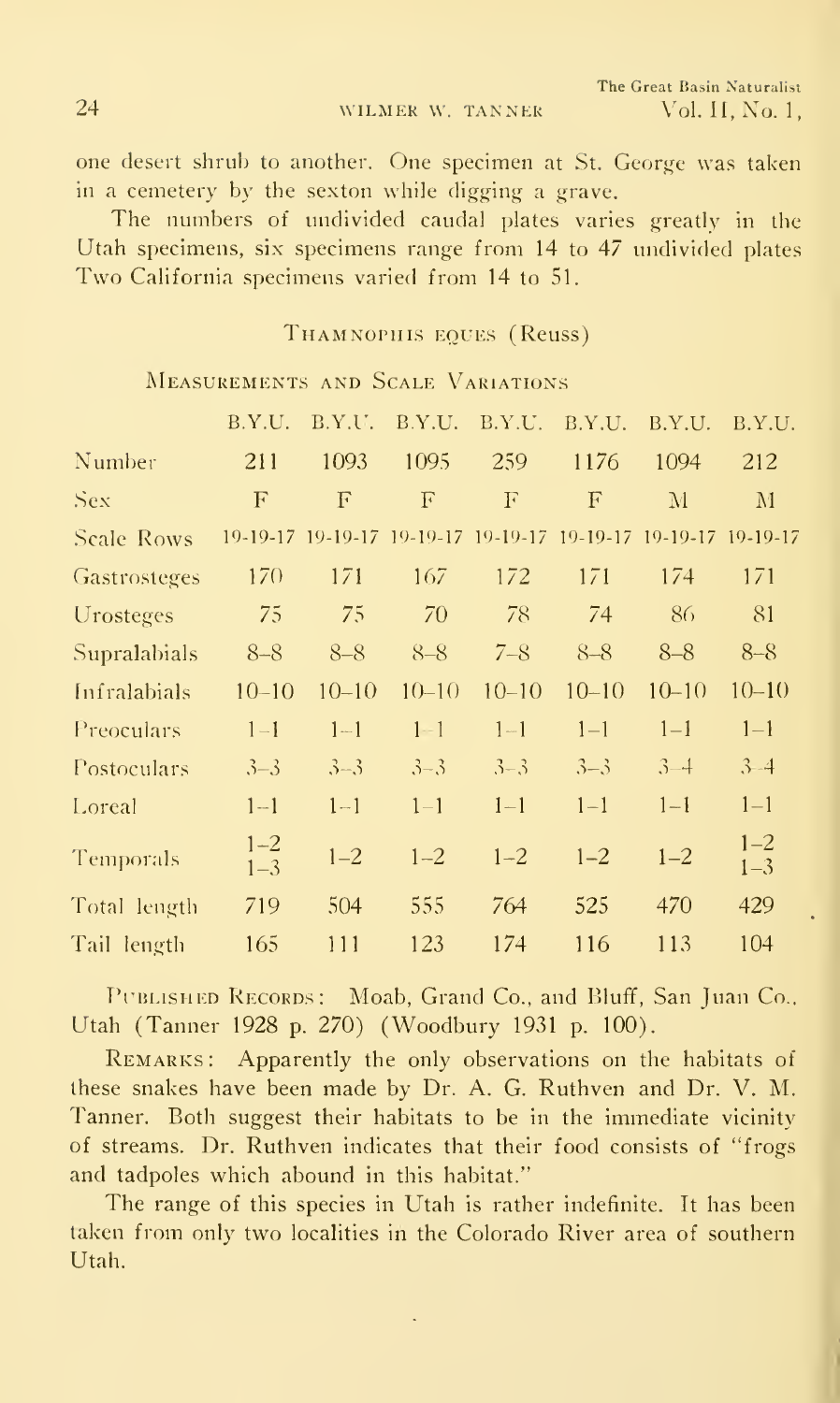#### Trimorphodon lyrophanes (Cope)

Measurements and Scale Variations

|               | B.Y.U.         | B.Y.U.         | B.Y.U.         |                 | B.Y.U. U.C.L.A. Average |                      |
|---------------|----------------|----------------|----------------|-----------------|-------------------------|----------------------|
| Number        | 653            | 502            | 501            | 1798            | 26                      |                      |
| <b>Sex</b>    | F              | F              | $\mathbf F$    | $\mathbf{M}$    | $\mathbf{F}$            |                      |
| Scale Rows    | $21 - 23 - 16$ | $20 - 21 - 15$ | $22 - 22 - 15$ | $23 - 23 - 15$  | 23                      |                      |
| Gastrosteges  | 236            | 227            | 229            | 218             | 229                     |                      |
| Urosteges     | 65             | 78             | 69             | 77              | 63                      |                      |
| Supralabials  | $8 - 8$        | $9 - 9$        | $9 - 10$       | $9 - 9$         | $10 - 9$                |                      |
| Infrailabials | $12 - 13$      | $12 - 12$      | $12 - 12$      | $11 - 12$       | $12 - 11$               |                      |
| Preoculars    | $3 - 3$        | $2 - 2$        | $3 - 2$        | $3 - 3$         | $3 - 3$                 | $\ddot{\phantom{a}}$ |
| Postoculars   | $3 - 3$        | $3 - 3$        | $3 - 4$        | $3 - 3$         | $3 - 3$                 |                      |
| Loreals       | $2 - 1$        | $2 - 2$        | $2 - 2$        | $2 - 2$         | $3 - 3$                 |                      |
| Temporals     | $3-4$          | $3 - 4$        | $3 - 5$        | $3 - 4$         | $3 - 4$                 |                      |
| Total length  | 657            | 359            | 611            | 296             | 756                     |                      |
| Tail length   | 101            | 59             | 102            | 50 <sub>2</sub> | 116                     |                      |
| Spots on body | 31             | 30             | 28             | 32              | 31                      | 30.14                |
| Spots on tail | 12             | 15             | 14             | 16              | 13                      | 14                   |

PUBLISHED RECORDS: Springdale, (Zion Canyon) (Woodbury 1931 p. 106) Zion Canyon National Park, (Klauber 1940) (W. W. Tanner 1940 p. 145) St. George, Washington County, Utah (V. M. Tanner 1935 p. 269) (W. W. Tanner 1940 p. 145).

REMARKS: Collecting in Utah has produced to date five specimens of the Lyre Snake, all coming from the Lower Sonoran life zone, or areas very closely associated with an connected to it. Just why this species is rarely collected is not known. We surmise that it is on the northern fringe of its range or that its habits are so secretive as to make its capture extremely difficult. Two specimens were collected by Dr. D. E. Beck at the base of the Sugar Loaf hill, St. George, Utah. One specimen had crowded between two flakes of a large rock and the other was found in the soil underneath the same rock. A third specimen collected by Dr. V. M. Tanner was found under a rock on the Sugar Loaf. The fourth specimen was found on the road by Dr. Beck.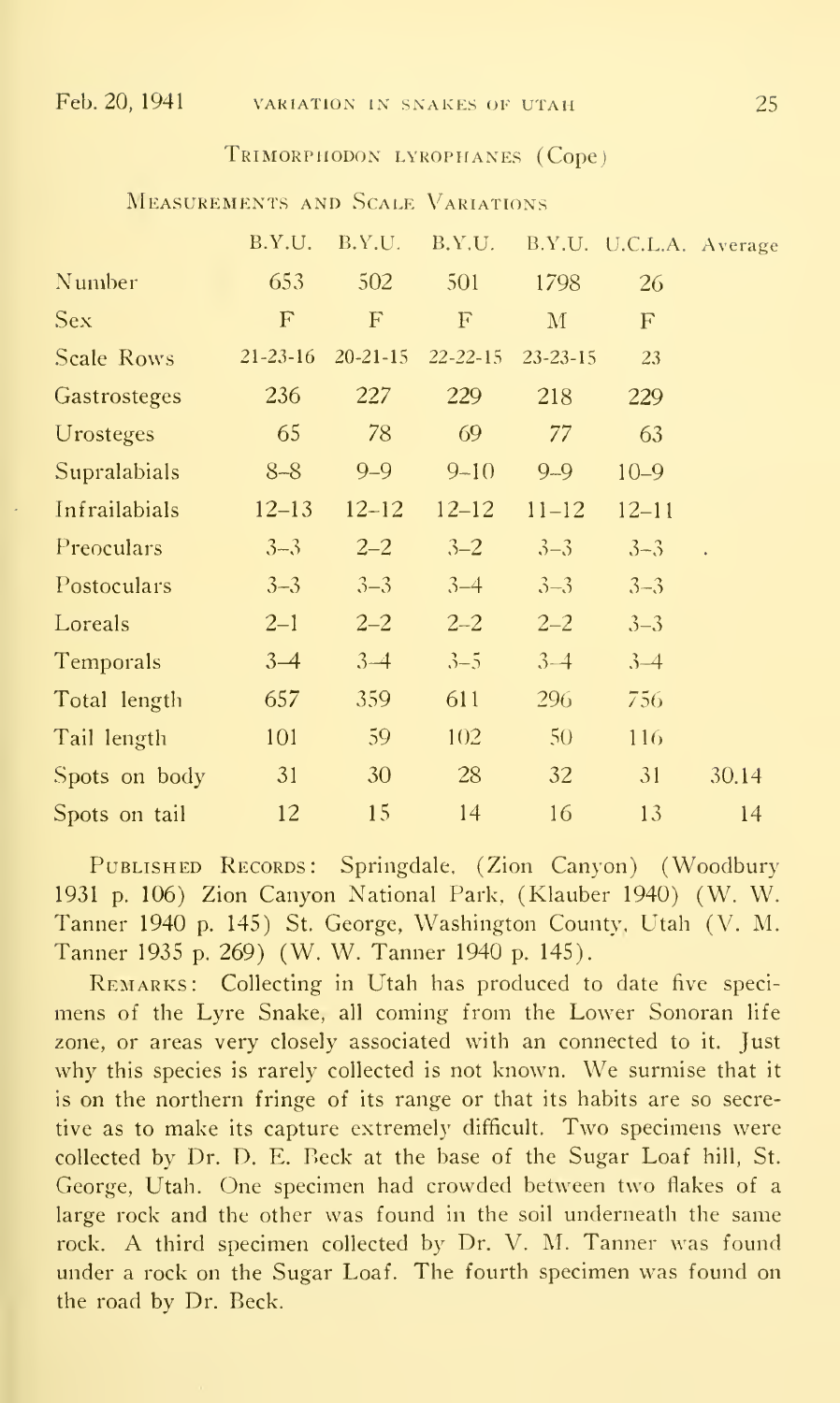The habits of this snake are not well known. They are known, however, to feed on lizards (Woodbury 1931). Dr. Van Denburgh reported a specimen which contained 16 eggs. No information can be added from the specimens which <sup>I</sup> have studied.

An examination of the four specimens at my disposal, provides the following additional scale variations : The frontal is not in contact with the preoculars in either of the specimens. The scales be tween the nearest ventral and infralabial, range from 6 to 7 scales. It is interesting to note that the two extremes in the caudals for fe males exist in Utah specimens, 63 to 78 scales. Equally interesting is the low ventral count of 218 in the single Utah male specimen. The body scales are smooth and imbricate, and the anal is divided in all Utah specimens.

The color pattern while variable, is in the main gray with medium brown blotches.

#### TANTILLA UTANENSIS Blanchard

|                   |              |             |             | B.Y.U. B.Y.U. B.Y.U. B.Y.U. B.Y.U. B.Y.U. B.Y.U. B.Y.U. |         |                   |         |                           |  |
|-------------------|--------------|-------------|-------------|---------------------------------------------------------|---------|-------------------|---------|---------------------------|--|
| Number            | 310          | 1240        | 1571        | 1518                                                    | 1553    | 180               | 2878    | 2332                      |  |
| Sex               | $\mathbf{M}$ | $\mathbf F$ | $\mathbf F$ | $\mathbf{M}$                                            | M       | $\rm M$           | F       | $\boldsymbol{\mathrm{F}}$ |  |
| <b>Scale Rows</b> | 15           | 15          | 15          | 15                                                      | 15      | 15                | 15      | 15                        |  |
| Gastrosteges      | 154          | 174         | 170         | 157                                                     | 158     | 157               | 167     | 169                       |  |
| Urosteges         | 26           | 62          | 63          | 66                                                      | 68      | $\mathcal{H}$     | 60      | 60                        |  |
| Supralabials      | $7 - 7$      | $7 - 7$     | $7 - 7$     | $7 - 7$                                                 | $7 - 7$ | $7 - 7$           | $7 - 7$ | $7 - 7$                   |  |
| Infralabials      | $6 - 6$      | $6 - 6$     | $6 - 6$     | $6 - 6$                                                 | $6 - 6$ | $6 - 6$           | $6 - 6$ | $6 - 6$                   |  |
| Preoculars        | $1 - 1$      | $1 - 1$     | $1 - 1$     | $1 - 1$                                                 | $1 - 1$ | $1 - 1$           | $1 - 1$ | $1 - 1$                   |  |
| Postoculars       | $2 - 2$      | $2 - 2$     | $2 - 2$     | $2 - 2$                                                 | $2 - 2$ | $2 - 2$           | $2 - 2$ | $2 - 2$                   |  |
| Temporals         | $1 - 1$      | $1 - 1$     | $1 - 1$     | $1 - 1$                                                 | $1 - 1$ | $1 - 1$           | $1-1$   | $1 - 1$                   |  |
| Total length      | 214          | 167         | 215         | 270                                                     | 242     |                   | 137     | 141                       |  |
| $Tail$ length     | $\ast$       | 37          | 50          | 72                                                      | 61      | $\frac{1}{2} \xi$ | 28      | 27                        |  |

Measurements and Scale Variations

PUBLISHED RECORDS: St. George (Van Denburgh 1922 p. 880) (V. M. Tanner 1927 p. 57) (Pack 1930 p. 10) (Woodbury 1931 p. 108) (V. M. Tanner 1935 p. 269) (Blanchard 1938 p. 372); Virgin Mountain (M. Woodbury 1931 p. 108); and Schwitz Indian Reservation, Washington Co., Utah (W. W. Tanner 1940 p. 145).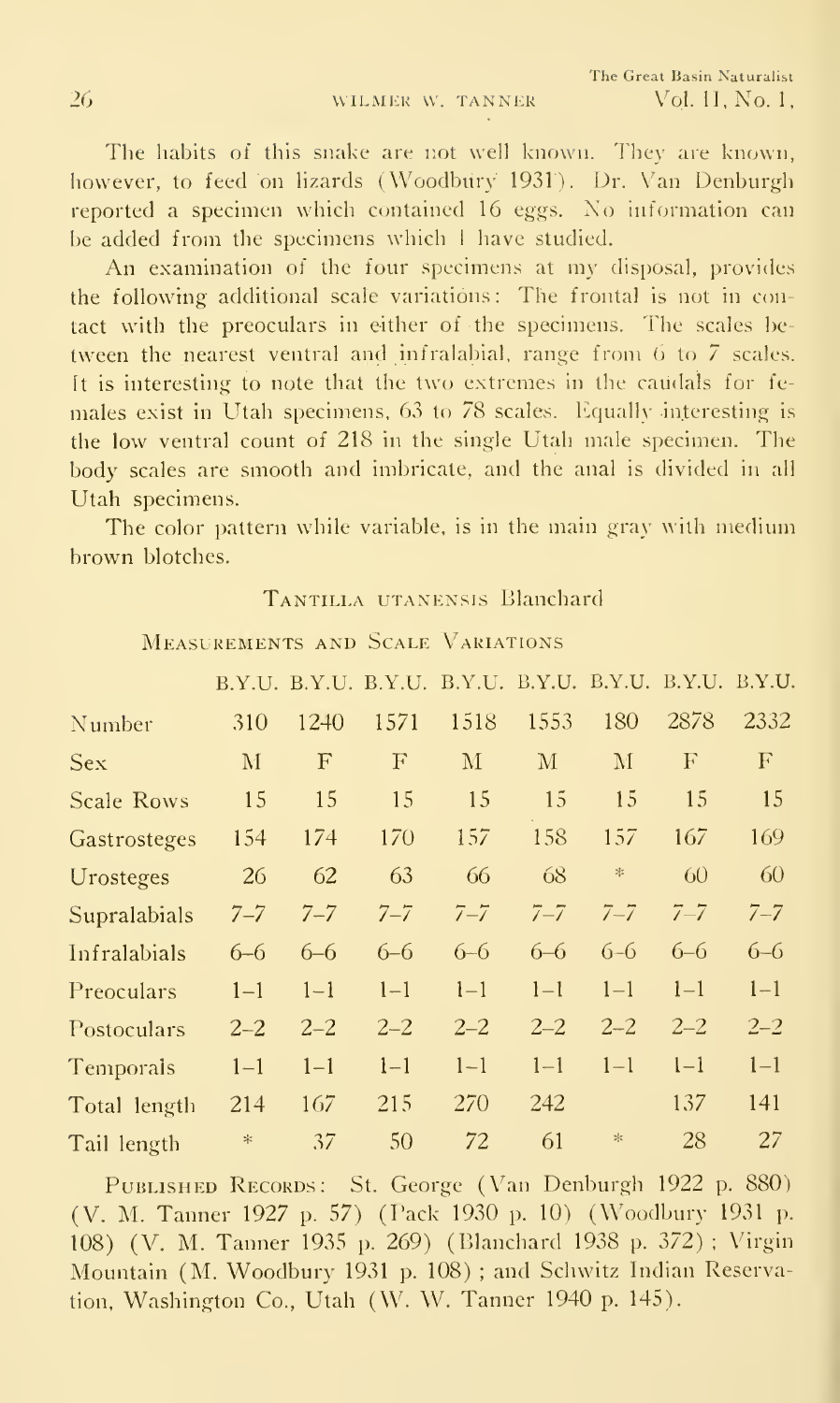REMARKS: In 1938 a post humous paper by Dr. Frank N. Blanchard was published in which he described the Utah  $Tantilla$ , and gave to it the name of Tantilla utahensis, and St. George, Washington Co., Utah was designated as the type locality. In previous reports the Utah Tantilla had been referred to as T. nigriceps or T. nigriceps ciseni.

During Dr. Blanchard's visit at Brigham Young University in December 1935, many specimens were studied by him, five of which were loaned to him at that time. These five specimens are referred to as the " Beck Collection," and are designated as paratypes. These speci mens are still at the University of Michigan.

Specimen No. 310 (2274) is the only paratype specimen in the Brigham Young University Collection although we have <sup>5</sup> specimens, Nos. 1240, 1571, 1553. 1518, and 1800 that are topotypes.

#### **BIBLIOGRAPHY**

BLANCHARD, FRANK N.

- 1923. Comments on the Ring-neck Snakes (genus Diadophis), with diagnosis of new forms. Univ. Mich., Occasional Paper, Mus. Zool., 142: 1-9.
- 1938. Snakes of the Genus Tantilla in the United States. Field Mus. Nat. Hist., Zool. Ser., 20: 369-376.

BOGERT, C. M.

1939. A study of the Genus Salvadora, the Patch-nosed Snakes. Pubk Univ. Calif, at Los Angeles in Biol. Sci., Vol. I, No. 10, pp. 177-236, pis. 3-7, figs, in text, 2 maps.

#### Hardy, Ross

- 1938. An Annotated List of Reptiles and Amphibians of Carbon County, Utah. Proc. Utah Acad. Sci., Vol. 15, pp. 99-102.
- 1939. Some Notes on Utah Reptiles. Proc. Utah Acad. Sci., Vol. 16, p. 83.

Klauber, L. M.

1940. The Lyre Snakes (Genus Trimorphodon) of the United States. Trans. of the San Diego Soc. of Nat. Hist., Vol. IX, No. 19, pp. 163-194, plate 7, map.

Knowlton, G. F. and W. L. Thomas

1935. Insect food of Troutcreek Lizards. Proc. Ut. Acad, of Sci., Arts & Letters, Vol. 12, pp. 263-64.

PACK, HERBERT J.

1930. Snakes of Utah. Compiled by G. F. Knowlton. Utah Agr. Exp. Station, Bull. No. 221.